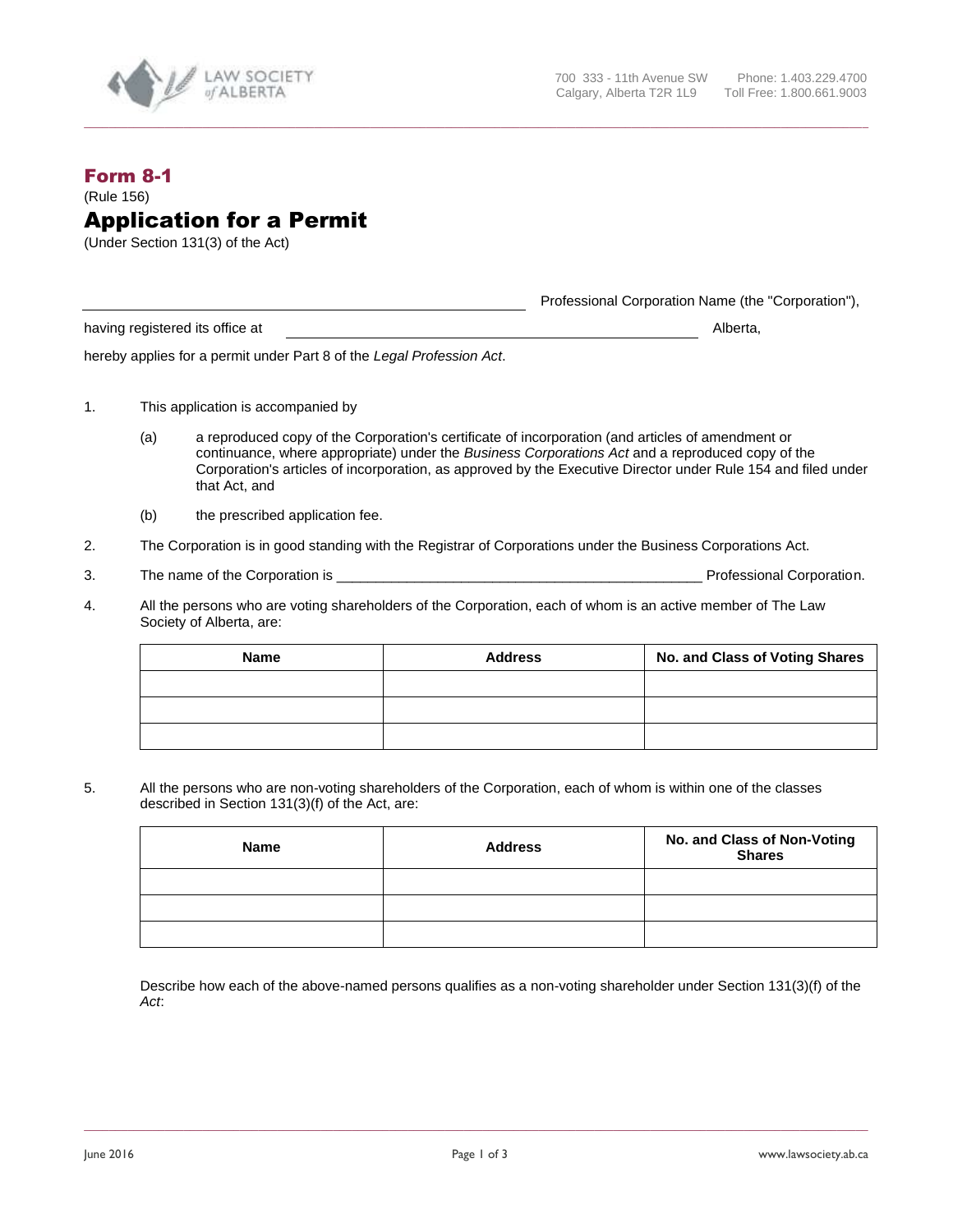## 6. All the persons for whom any issued non-voting shares of the Corporation are held in trust, and the respective trustees are:

**\_\_\_\_\_\_\_\_\_\_\_\_\_\_\_\_\_\_\_\_\_\_\_\_\_\_\_\_\_\_\_\_\_\_\_\_\_\_\_\_\_\_\_\_\_\_\_\_\_\_\_\_\_\_\_\_\_\_\_\_\_\_\_\_\_\_\_\_\_\_\_\_\_\_\_\_\_\_\_\_\_\_\_\_\_\_\_\_\_\_\_\_\_\_\_\_\_\_\_\_\_\_\_\_\_\_\_\_\_\_\_\_\_\_\_\_\_\_\_\_\_\_\_\_\_\_**

| <b>Trustee Address</b> | <b>Beneficial Owner Address</b> | No. and Class of Non-Voting<br><b>Shares in Trust</b> |
|------------------------|---------------------------------|-------------------------------------------------------|
|                        |                                 |                                                       |
|                        |                                 |                                                       |
|                        |                                 |                                                       |

7. All persons who are directors of the Corporation, each of whom is an active member of The Law Society of Alberta, are:

| Name | <b>Address</b> |
|------|----------------|
|      |                |
|      |                |
|      |                |

- 8. Each of the persons who will carry on the practice of a barrister and solicitor on behalf of the Corporation is an active member of The Law Society of Alberta.
- 9. The Corporation hereby undertakes with The Law Society of Alberta that it will at all times, while it is the holder of a subsisting permit, well and faithfully keep and perform all of its obligations as a barrister and solicitor under the *Legal Profession Act* and the Rules of The Law Society of Alberta.

| DATED at | - ال<br>Alberta. | . or |  |
|----------|------------------|------|--|
|          | .                |      |  |

**PROFESSIONAL CORPORATION**

**(Member signing on behalf of the Corporation)**

\_\_\_\_\_\_\_\_\_\_\_\_\_\_\_\_\_\_\_\_\_\_\_\_\_\_\_\_\_\_\_\_\_\_\_\_\_\_\_\_\_\_\_\_\_\_\_\_\_\_\_\_\_\_

\_\_\_\_\_\_\_\_\_\_\_\_\_\_\_\_\_\_\_\_\_\_\_\_\_\_\_\_\_\_\_\_\_\_\_\_\_\_\_\_\_\_\_\_\_\_\_\_\_\_\_\_\_\_